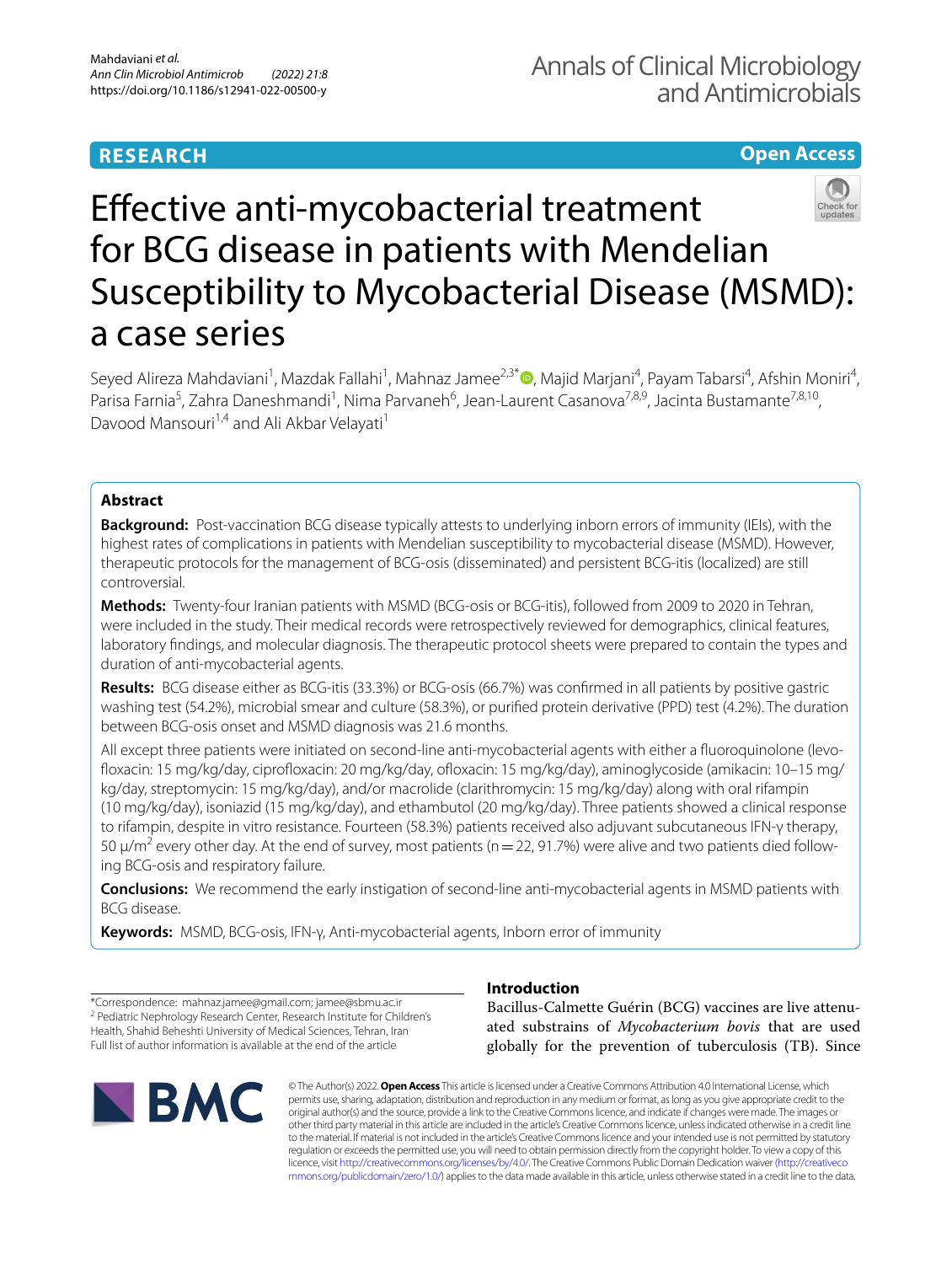1974, as part of the national vaccination policy, all Iranian children receive a single dose of BCG at birth or first post-natal visit  $[1]$  $[1]$ . The most common reported adverse efects of the BCG vaccine are lymphadenitis and local–regional (BCG-itis) or disseminated BCG infection (BCG-osis) [\[2\]](#page-7-1). BCG-vaccine-derived adversities may point out an underlying inborn error of immunity (IEI), with the highest rates of complications and mortality rate among Mendelian susceptibility to mycobacterial disease (MSMD) and severe combined immunodeficiency (SCID) patients, respectively [[3–](#page-7-2)[6\]](#page-7-3). In such patients, an early anti-mycobacterial regimen is life-saving [[7\]](#page-7-4). However, the therapeutic protocols for the management of BCG vaccine complications are still controversial. All BCG strains are resistant to pyrazinamide while sensitivity to other anti-mycobacterial agents is variable [\[8](#page-7-5)]. Adjuvant therapy with recombinant interferon-gamma (rIFN- $\gamma$ ) has shown to be effective in BCG-osis associated with some types of MSMD and chronic granulomatous disease (CGD) [[9](#page-7-6), [10\]](#page-7-7). In patients diagnosed with autosomal recessive (AR) complete IFN-γ receptor 1 or 2 deficiency (or AR STAT1 deficiency) or SCID with available matched donors, allogenic hematopoietic stem cell transplantation (HSCT) can be a curative option  $[4, 11]$  $[4, 11]$  $[4, 11]$  $[4, 11]$ . However, in MSMD patients, due to the recurrent infections and high serum levels of IFN-γ, the HSCT may lead to unfavorable outcomes [\[12\]](#page-7-10). Recently, the transduction of lentiviral vectors expressing the human IFN-γR1 cDNA has been able to restore the IFN-γ pathway with-out adverse effects of HSCT [\[13,](#page-8-0) [14\]](#page-8-1). Nevertheless, even in patients who are candidates for HSCT or gene therapy, the infections should be under control which relies on prior treatment with an anti-mycobacterial regimen [\[15](#page-8-2)]. Finally, the molecular genetic etiology is not known when BCG disease is diagnosed and therapeutic decisions must be made promptly. The proposed anti-mycobacterial regimen for BCG disease is most commonly composed of a combination of isoniazid, rifampin, and ethambutol with associated fuoroquinolones, macrolides, or aminoglycosides, prescribed mainly based on the clinical response or in vitro susceptibility profle [[16,](#page-8-3) [17](#page-8-4)].

In the present study, we aim to investigate an appropriate therapeutic regimen for the BCG vaccine complications in patients with MSMD.

#### **Methods**

The study was performed in an 11-year-period in the National Research Institute of Tuberculosis and Lung Diseases (NRITLD), Masih Daneshvari Hospital, Tehran, Iran, which is the national referral center for tuberculosis and BCG vaccine complications. All patients with both BCG-osis and clinical or molecular diagnosis of MSMD were included in the study. The diagnosis of BCG-osis/

BCG-itis and underlying MSMD was made according to

the criteria of the European Society for Immunodefciencies (ESID) working party. The immunologic profiles of patients were determined by the measurement of serum immunoglobulin levels (IgG, IgA, IgM, and IgE), lymphocyte subsets, human immunodefciency virus (HIV) serology, nitro-blue tetrazolium (NBT) test, lymphocyte transformation test (LTT), infammatory markers such as erythrocyte sedimentation rate (ESR) and C-reactive protein (CRP). The purified protein derivative (PPD) test, gastric washing, and smear and cultures for mycobacteria species were performed as confrmatory tests. The DNA samples were sent to the Laboratory of Human Genetics of Infectious Diseases and for twenty patients, genetic studies by whole-exome sequencing (WES) were performed to identify underlying genetic defects. For the other four patients (P17, P18, P19, P23) DNA samples were not available. The therapeutic protocol sheets were prepared to contain the characteristics of antimycobacterial agents prescribed for each patient based on the proposed dosage and duration in reference books [[16,](#page-8-3) [17](#page-8-4)]. A questionnaire was prepared and flled with patients' data including demographics, clinical features, and laboratory findings. The drug susceptibility test was performed using the QIAamp® DNA kits (QIAGEN company, Germany). The isolates were tested for susceptibility to rifampin, Isoniazid, ethambutol, amikacin, kanamycin, and ciprofloxacin using molecular method. The proportion of pyrazinamide assay was used to diferentiate microbial resistance between the BCG and TB species. All statistical analyses were performed using SPSS software (v. 26.0, Chicago, IL).

#### **Results**

#### **Demographics**

A total number of twenty-four MSMD patients with BCG-osis or BCG-itis were enrolled in the study from 2009 to 2020. Fifteen patients (P1-P15) were reported in our previous study  $[18]$  $[18]$  $[18]$ . The male–female ratio was 1:1 and the median (IQR) age at the time of the study was 9.8 (6.7–12.0) years. Most patients were Persian  $(n = 8, 33.3\%)$ , Baluch  $(n = 7, 29.2\%)$ , and Azeri  $(n = 5, 10.5\%)$ 20.8%), mainly from Sistan and Baluchestan (29.2%) and Azerbaijan (20.8%) provinces. Most patients  $(n = 20, 83.3%)$  had consanguineous parents. All patients except two siblings (P20 and P21) were sporadic. BCG vaccination was inoculated in 23 out of 24 patients mainly at birth in 15 (62.5%) patients or the median (IQR) age of 0.6 (0.1–3.5) months in other patients. The median (IQR) age at the onset of BCG disease was 2.4 (0.4–3.6) months. The clinical diagnosis of MSMD was achieved at the median (IQR) age of 2.0 (0.4–5.8) years. For nineteen patients, the genetic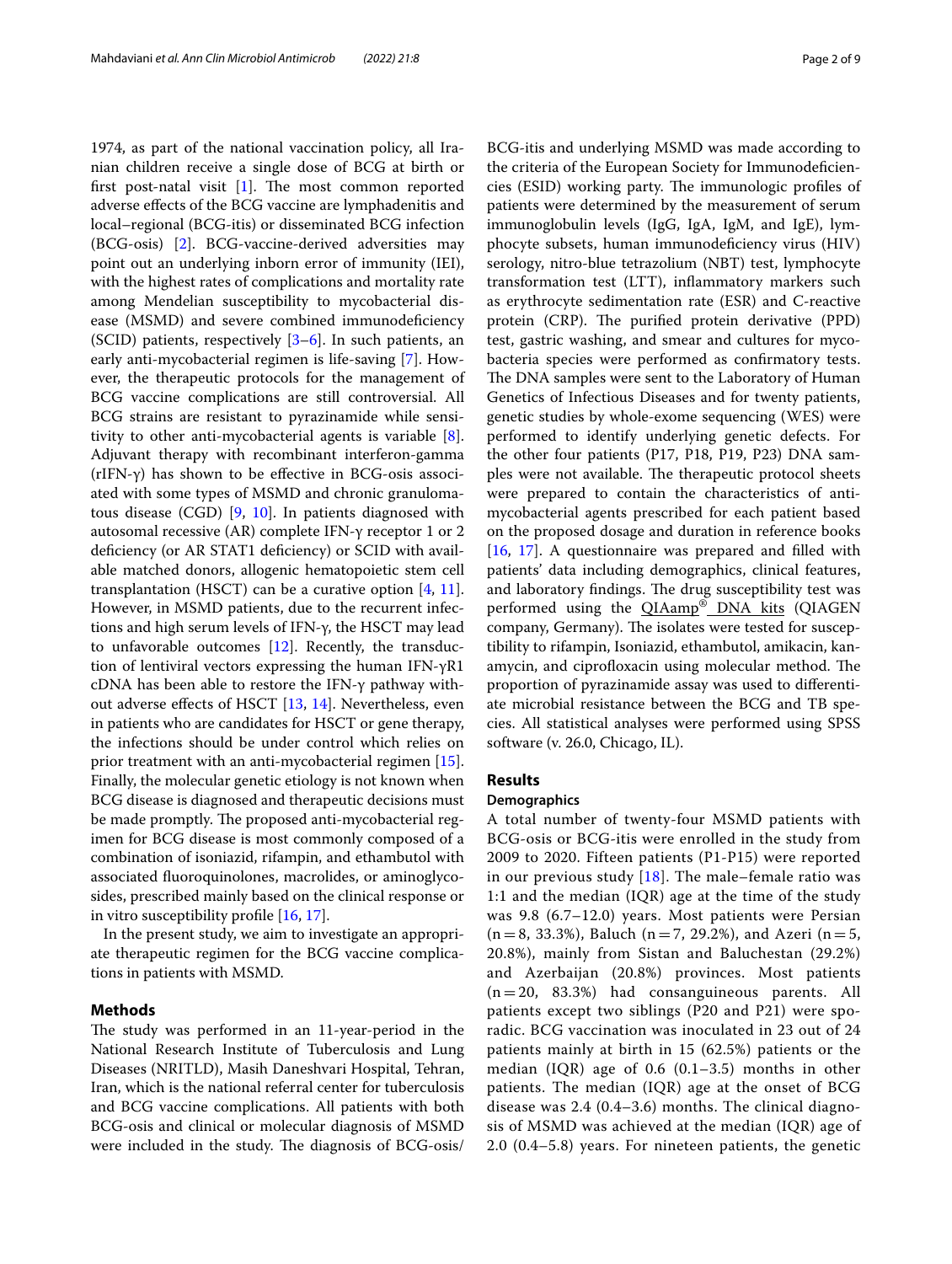study confirmed responsible genetic mutations at *IL12RB1* (n = 10, 41.7%), *IL12B* (n = 6, 25.0%), *IL23R*  $(n = 2, 8.3\%)$ , and *TYK2*  $(n = 1, 4.2\%)$  genes. P24 had a heterozygous variant in *IL12RB1*, but she died before assessment of IL12RB1 protein expression. Table [1](#page-2-0) shows the detailed demographic and clinical characteristics of patients.

#### **Clinical and laboratory features**

The case presentations and summary of laboratory findings are described in Additional fles 1 and 2. BCG complications either BCG-itis  $(n=8, 33.3%)$  or BCG-osis (n=16, 66.7%) forms with *Mycobacterium bovis-*BCG subspecies were confrmed in all patients by positive gastric washing test  $(n=13, 54.2%)$ , microbial smear and

#### **Patient No Mutated Gene Sex Ethnicity Age at BCG disease (month) Age at MSMD diagnosis (year) BCG disease type Coinfections Other comorbidities References** 1 *IL23R* Male Azeri 0.48 5.00 Disseminated No Lung involvement, Splenomegaly, Enteropathy [[18,](#page-8-5) [33\]](#page-8-6) 2 *IL12B* Female Baluch 0.36 2.05 Disseminated *Candida* No [[18\]](#page-8-5) 3 *IL12RB1* Female Persian 0.72 2.01 Disseminated *Salmonella, Klebsiella* Lung involvement [[18,](#page-8-5) [24\]](#page-8-7) 4 *IL12B* Female Baluch 0.48 0.04 Disseminated *Salmonella, Candida* No [[18\]](#page-8-5) 5 *IL12RB1* Male Persian 1.32 0.11 Disseminated No No [[18\]](#page-8-5) 6 *IL12B* Female Baluch 6.00 3.00 Disseminated *Candida* No [[18\]](#page-8-5) 7 *IL23R* Male Persian 3.60 7.00 Disseminated No No [[18\]](#page-8-5) 8 *IL12B* Female Baluch 0.00 12.00 Disseminated No Vasculitis [[18\]](#page-8-5) 9 *IL12RB1* Female Kurd 0.36 0.05 Disseminated *Salmonella* Splenomegaly [[18\]](#page-8-5) 10 *TYK2* Male Baluch 0.36 7.00 Disseminated No Unilateral par‑ esthesia, Lung involvement [[18,](#page-8-5) [34\]](#page-8-8) 11 *IL12RB1* Male Persian 25.20 6.00 Disseminated *Salmonella* No [[18\]](#page-8-5) 12 *IL12RB1* Male Persian 0.36 0.08 Disseminated No Splenomegaly [[18\]](#page-8-5) 13 *IL12RB1* Female Persian 0.48 0.04 Disseminated No Splenomegaly [[18\]](#page-8-5) 14 *IL12B* Male Baluch 0.36 7.00 Disseminated No Splenomegaly [[18\]](#page-8-5) 15 *IL12RB1* Male Persian 4.80 2.00 Localized No No ([18\)](#page-8-5) 16 *IL12B* Male Baluch 3.60 9.20 Localized No No Unpublished 17 N/D Male Afghan 7.20 1.20 Localized *Klebsiella, Enterobacter* No Unpublished 18 N/D Male Azeri 2.40 1.00 Localized No Splenomegaly, Enteropathy Unpublished 19 N/D Female Afghan 2.40 2.50 Localized *Candida* Enteropathy, Atopy Unpublished 20 *IL12RB1* Female Azeri 3.00 0.30 Localized No Septic arthritis, Atopy, Lung involvement, Splenomegaly Unpublished 21 *IL12RB1* Female Azeri 42.00 3.00 Disseminated No Enteropathy, Atopy, Lung involvement Unpublished 22 *IL12RB1* Female Azeri 3.60 2.80 Localized No No Unpublished 23 N/D Male Persian 3.60 0.80 Localized No Splenomegaly Unpublished 24 N/D Female Afghan 3.60 1.25 Disseminated No Splenomegaly, Lung involve‑ ment Unpublished

#### <span id="page-2-0"></span>**Table 1** Summary of demographic and clinical features of MSMD patients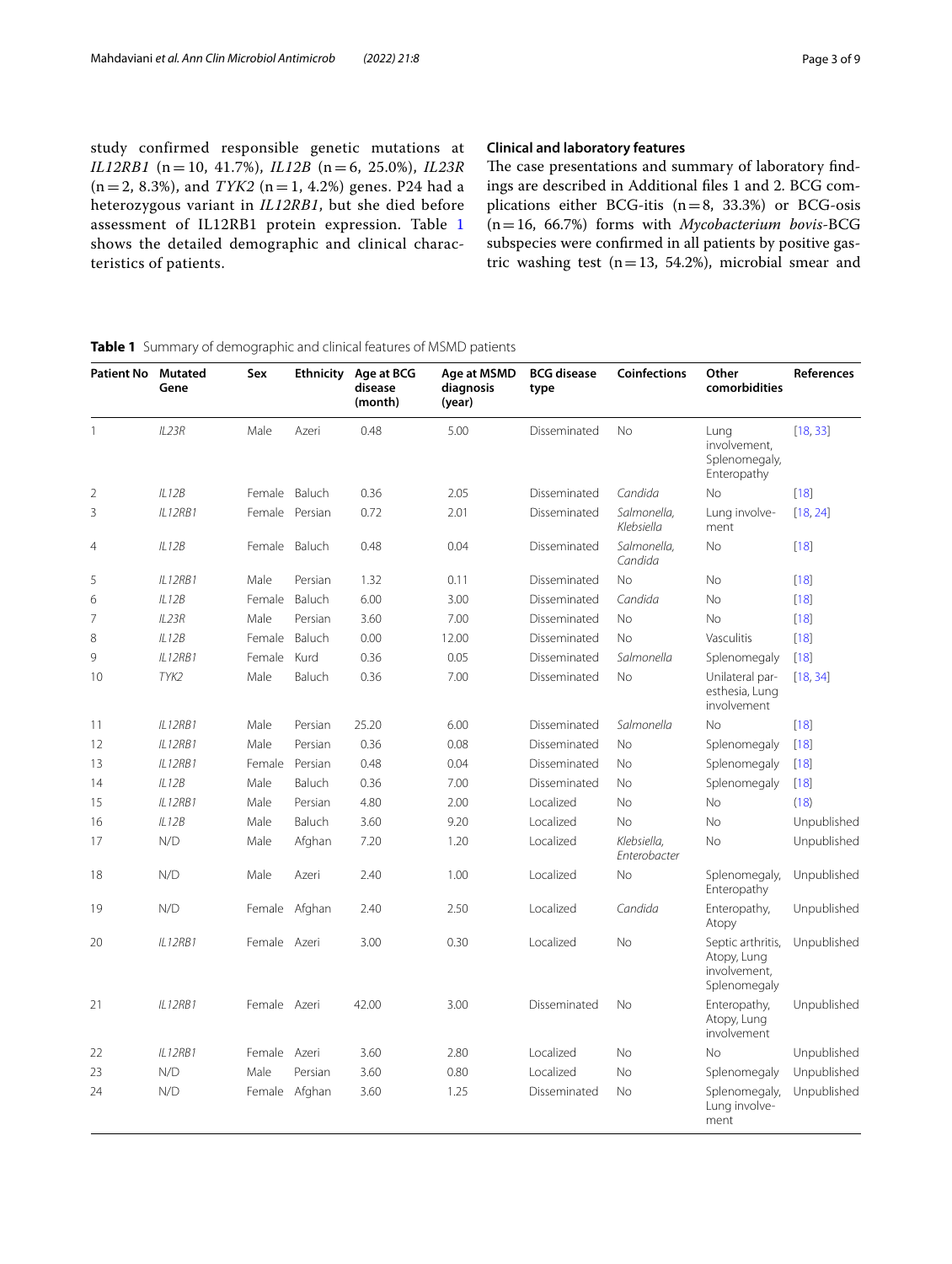culture ( $n=14$ , 58.3%), or PPD ( $n=1, 4.2$ %). Other organ involvements included splenomegaly  $(n=9, 37.5\%)$ , respiratory infections ( $n=6$ , 25.0%), enteropathy ( $n=4$ , 16.7%), atopy (n=3, 12.5%), septic arthritis (n=1, 4.2%), and leukocytoclastic vasculitis  $(n=1, 4.2\%)$ . Besides BCG-osis, concomitant infections were reported with *Candida* species in four patients (16.7%), *Salmonella* in four patients (16.7%), *Klebsiella* in two patients (8.3%), and *M. tuberculosis* and *Enterobacter* each in one patient  $(4.2\%)$ .

Susceptibility profle for the *M. bovis-*BCG to various frst- and second-line anti-mycobacterial agents including rifampicin, isoniazid, ethambutol, amikacin/kanamycin, and ciprofloxacin was evaluated in 14 patients (Table  $2$ ). The sensitivity to anti-TB drugs was as follows: Isoniazid (12 of 14, 85.7%), Ethambutol (11 of 14, 78.6%), Rifampin (8 of 14, 57.1%), Amikacin/Kanamycin (8 of 14, 57.1%), and Ciprofloxacin (7 of 14, 50.0%).

#### **Treatments and outcomes**

All patients received three or more anti-mycobacterial agents which were then refned according to the susceptibility profle or clinical response. All agents were used in their oral form, except for amikacin which was given intravenously and linezolid which was started intravenously and then orally. Table [2](#page-4-0) summarizes the initial empiric treatment and eventual anti-mycobacterial regimens that were applied in patients.

All except three patients (P11, P18, and P21) were initiated on second-line anti-mycobacterial agents with either a fluoroquinolone (levofloxacin: 15 mg/kg/day, ciprofloxacin: 20 mg/kg/day, ofloxacin: 15 mg/kg/day), aminoglycoside (amikacin: 10–15 mg/kg/day, streptomycin: 15 mg/kg/day), and/or macrolide (clarithromycin: 15 mg/ kg/day) along with oral rifampin (10 mg/kg/day), isoniazid (15 mg/kg/day), and ethambutol (20 mg/kg/day).

Four patients (16.7%) received a three-drug antimycobacterial regimen as empiric therapy with rifampin, ethambutol, and isoniazid/pyrazinamide. After identifcation of *M. bovis*-BCG, pyrazinamide was discontinued in three patients  $(12.5\%)$ . Three other patients  $(P1, P2)$ P11, and P18) showed a clinical response to rifampin, despite in vitro resistance obtained in the susceptibility test. Other most frequent second-line anti-mycobacterial agents included cycloserine (15–20 mg/kg/ day), prothionamide (15–20 mg/kg/day), and linezolid (10 mg/kg/day) which were used as part of the main regimen or for a short period of time in 7 (29.2%), 4 (16.7%), and 3 (12.5%) patients, respectively. 14 (58.3%) patients received adjuvant subcutaneous injections of IFN-γ, 50  $\mu/m^2$  every other day. 13 (54.2%) patients required surgical operations including lymphadenectomy, central vein catheterization, diagnostic laparotomy (prior to the

diagnosis of MSMD), intestinal segment resection (due to the obstruction, and psoas abscess drainage in one patient (Table [1\)](#page-2-0). At the end of the survey, 22 out of 24 patients were alive and two patients (P1 and P24) died due to BCG-osis and respiratory failure.

#### **Discussion**

The selection of an appropriate antimycobacterial regimen for BCG disease, particularly in patients with IEI, MSMD in particular, is still a challenging issue as there is no evidence-based treatment guideline, and decisions are made on a case-by-case basis. In this regard, we retrospectively summarized our experience with antimycobacterial therapeutic protocols applied for MSMD patients with BCG-osis and related outcomes.

Once the diagnosis of BCG-osis is established, even before determining underlying genetic defect, a trial of at least three or four antimycobacterial antibiotics is recommended in local BCG infection with regional lymphadenopathy and disseminated forms, respectively [[19,](#page-8-9) [20](#page-8-10)].

In 2016, the world health organization (WHO) changed its therapeutic policy for multi-drug resistant tuberculosis (MDR TB) and introduced fuoroquinolones, including levofoxacin, moxifoxacin, and gatifoxacin as the frst line anti-mycobacterial agents [[21\]](#page-8-11). In the present study, all BCG-osis patients showed clinical improvement with the addition of second-line anti-mycobacterial medications. Therefore, for BCG-osis we also suggest a similar approach in early instigation of second-line antimycobacterial agents, particularly fuoroquinolones and aminoglycosides (such as amikacin).

The number of MSMD patients who were reported to receive second-line anti-mycobacterial agents as initial treatment of BCGosis is limited. In 2017, Boudjemaa et al. presented two French siblings with delayed growth, generalized granulomatous osteomyelitis, and infammatory state. In one sibling, regional fstulized post-vaccination adenitis was also reported. BCG-osis was confrmed by the detection of bacilli in the fne needle biopsy sample of bone lesions. Both patients were fnally diagnosed with MSMD with STAT1 defciency and received a combination of moxifoxacin, ethambutol, isoniazid, rifampicin, and IFN-γ, leading to dramatic clinical improvement [[22\]](#page-8-12). Two unrelated Arab patients with BCG-osis also received fuoroquinolone as part of the antimycobacterial treatment. One patient with a history of post-vaccine adenitis, later complicated with generalized lymphadenopathies, pleural effusion, and ascites. The BCG-osis diagnosis was confrmed by fnding numerous acid-fast bacilli in the lymph node biopsy and GW test and *M. bovis*-BCG strain in the culture. Based on the drug susceptibility test, he fnally received ethambutol, amikacin, capreomycin, moxifoxacin, para-aminosalicylic acid, and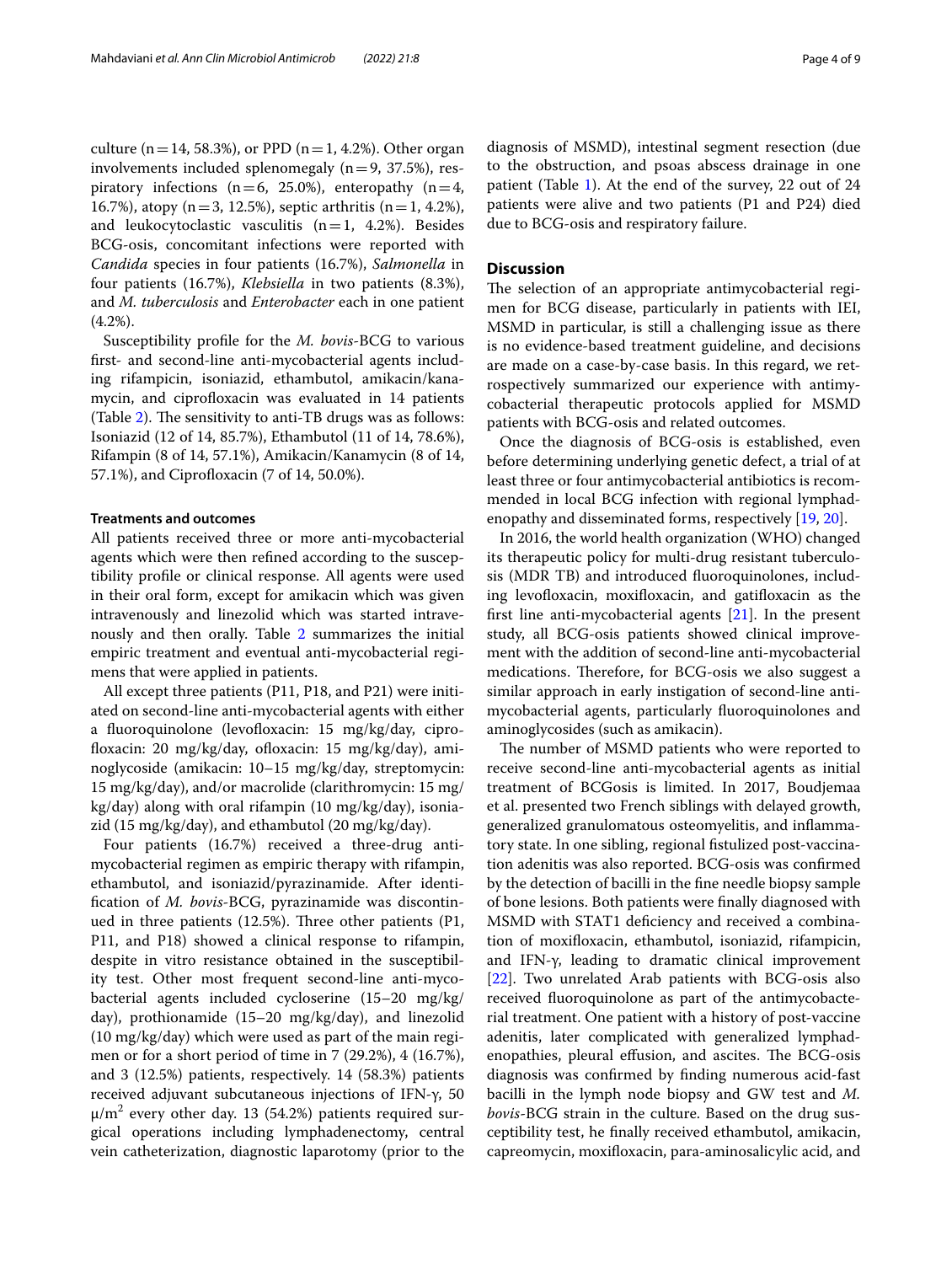|                |                                                                 |                                 |                                |                       |                            | ties, and outcomes<br>Table 2 Antibiotic susceptibility, therapeutic modali                                  |                                                                                                                                      |                          |                                               |                                |
|----------------|-----------------------------------------------------------------|---------------------------------|--------------------------------|-----------------------|----------------------------|--------------------------------------------------------------------------------------------------------------|--------------------------------------------------------------------------------------------------------------------------------------|--------------------------|-----------------------------------------------|--------------------------------|
| Pt No          |                                                                 |                                 | Susceptibility profile         |                       |                            | First-line therapy                                                                                           | Final therapy                                                                                                                        | IFN-Y                    | Surgery                                       | Outcome (Cause of death)       |
|                | 늝                                                               | Ξ                               | Ë                              | <b>AMIK</b>           | ទិ                         |                                                                                                              |                                                                                                                                      |                          |                                               |                                |
|                | $\simeq$                                                        | $\cup$                          | $\frac{1}{2}$                  | $\sum_{i=1}^{n}$      | $\frac{1}{2}$              | Ethambutol,<br>Ofloxacin, Clarithromycin<br>Isoniazid, Rifampin,                                             | Ofloxacin, Dapsone, Cycloserine<br>Isoniazid, Rifampin, Ethambutol,                                                                  | Yes                      | Abdominal surgery, Lymphadenec-<br>tony       | Deceased (Respiratory failure) |
|                | $\circ$                                                         | $\cup$                          | $\cup$                         | $\cup$                | $\circ$                    | Amikacin, Clarithromycin (~ Pyrazi-<br>Ethambutol,<br>Isoniazid, Rifampin,<br>namide)                        | Isoniazid, Rifampin, Ethambutol,<br>Amikacin, Ofloxacin                                                                              | Yes                      | $\frac{1}{2}$                                 | Alive                          |
|                | $\simeq$                                                        | $\simeq$                        | $\circ$                        | $\frac{1}{2}$         | $\frac{1}{2}$              | oxacin (~ Amikacin<br>Ethambutol<br>Isoniazid, Rifampin,<br>Clarithromycin, Ofl<br>and Ethionamide)          | ambutol, Cycloserine, Ethionamide,<br>Linezolid, Clofazimine (~ Amikacin<br>Levofloxacin, Clarithromycin, Eth-<br>and Prothionamide) | Yes                      | Abdominal surgery                             | Alive                          |
|                | $\frac{1}{2}$                                                   | $\mathrel{\textstyle\geq}$      | $\frac{1}{2}$                  | $\sum_{i=1}^{n}$      | $\mathrel{\textstyle\geq}$ | Ethambutol,<br>Clarithromycin, Ciprofloxacin<br>Isoniazid, Rifampin,                                         | Clarithromycin, Levofloxacin, Ami-<br>Isoniazid, Rifampin, Ethambutol,<br>kacin                                                      | Yes                      | Lymphadenectomy                               | Alive                          |
| LO             | $\mathrel{\textstyle\supseteq}$                                 | $\mathrel{\mathop{\supseteq}}$  | $\mathrel{\mathop{\supseteq}}$ | $\bigcirc$            | $\mathrel{\supseteq}$      | Ethambutol,<br>Clarithromycin, Ofloxacin<br>Isoniazid, Rifampin,                                             | soniazid, Rifampin, Ethambutol,<br>Clarithromycin, Ofloxacin                                                                         | $\frac{1}{2}$            | $\frac{1}{2}$                                 | Alive                          |
| $\circ$        | $\backsim$                                                      | $\cup$                          | $\backsim$                     | $\mathrel{\supseteq}$ | $\frac{1}{2}$              | Rifampin, Ethambutol, Pyrazinamide,<br>Clarithromycin                                                        | Isoniazid, Rifampin, Ethambutol,<br>evofloxacin                                                                                      | Yes                      | $\stackrel{\circ}{\geq}$                      | Alive                          |
|                | $\circ$                                                         | $\cup$                          | $\cup$                         | $\circ$               | $\circ$                    | oxacin, Prothiona-<br>$~\sim$ Amikacin)<br>mide, Cycloserine (<br>Ethambutol, Levofl                         | Isoniazid, Ethambutol, Levofloxacin                                                                                                  | $\frac{\circ}{\sim}$     | $\frac{1}{2}$                                 | Alive                          |
| $\infty$       | $\frac{1}{2}$                                                   | $\bigotimes$                    | $\frac{1}{2}$                  | $\gtrapprox$          | $\sum_{i=1}^{n}$           | Amikacin, Clarithromycin, Ofloxacin<br><b>Ethambutol</b><br>Dapsone, Clofazimine)<br>Isoniazid, Rifampin,    | mycin, Levofloxacin, Fluvoxamine,<br>Ethambutol, Amikacin, Clarithro-<br>Prothionamide, Cycloserine                                  | Yes                      | Abdominal surgery, lymphadenec-<br>tomy       | Alive                          |
| $\sigma$       | $\cup$                                                          | S                               | $\frac{1}{2}$                  | $\sum_{i=1}^{n}$      | $\sum_{i=1}^{n}$           | Ethambutol,<br>Clarithromycin, Ciprofloxacin<br>Isoniazid, Rifampin,                                         | soniazid, Rifampin, Ethambutol,<br>Clarithromycin, Ciprofloxacin                                                                     | Yes                      | Lymphadenectomy                               | Alive                          |
| $\supseteq$    | $\simeq$                                                        | $\simeq$                        | $\circ$                        | $\backsim$            | $\simeq$                   | Amikacin, Ofloxacin, Clarithromycin<br>~ Streptomycin, Prothionamide)<br>Ethambutol,<br>Isoniazid, Rifampin, | Amikacin, Levofloxacin, Cycloserine,<br>Ethionamide, Clofazimine, Merope-<br>nem, Co-Amoxiclav                                       | Yes                      | Abdominal surgery (Psoas abscess<br>drainage) | Alive                          |
| Ξ              | $\simeq$                                                        | $\circ$                         | $\circ$                        | $\circ$               | $\circ$                    | Ethambutol,<br>Isoniazid, Rifampin,<br><b>Pyrazinamide</b>                                                   | soniazid, Rifampin, Ethambutol, Levo-<br>floxacin, Co-Trimoxazole (~ Amikacin)                                                       | Yes                      | $\frac{1}{2}$                                 | Alive                          |
| $\supseteq$    | $\frac{1}{2}$                                                   | $\frac{1}{2}$                   | $\bigotimes$                   | $\frac{1}{2}$         | $\frac{1}{2}$              | Ethambutol,<br>Clarithromycin (~Cycloserine)<br>Isoniazid, Rifampin,                                         | soniazid, Rifampin, Ethambutol,<br>Clarithromycin                                                                                    | Yes                      | $\frac{1}{2}$                                 | Alive                          |
| $\frac{3}{2}$  | $\mathrel{\mathop{\supseteq}}_{{\mathrel{\mathop{\supseteq}}}}$ | $\mathrel{\textstyle\supseteq}$ | $\mathrel{\mathop{\supseteq}}$ | $\frac{1}{2}$         | $\frac{1}{2}$              | Ethambutol,<br>Ofloxacin, Clarithromycin<br>Isoniazid, Rifampin,                                             | Isoniazid, Rifampin                                                                                                                  | $\frac{1}{2}$            | Lymphadenectomy                               | Alive                          |
| $\overline{4}$ | $\frac{1}{2}$                                                   | $\mathrel{\mathop{\supseteq}}$  | $\mathrel{\mathop{\supseteq}}$ | $\frac{1}{2}$         | $\frac{1}{2}$              | Ethambutol,<br>oxacin<br>Isoniazid, Rifampin,<br>Clarithromycin, Ofl                                         | Isoniazid, Rifampin, Ethambutol,<br>Clarithromycin, Ofloxacin                                                                        | $\stackrel{\circ}{\geq}$ | $\frac{1}{2}$                                 | Alive                          |
| $\overline{1}$ | $\geq$                                                          | $\frac{1}{2}$                   | $\frac{1}{2}$                  | $\frac{1}{2}$         | $\sum_{i=1}^{n}$           | Ethambutol,<br>Isoniazid, Rifampin,<br>Clarithromycin                                                        | Isoniazid, Rifampin, Ethambutol,<br>Clarithromycin                                                                                   | Yes                      | $\frac{1}{2}$                                 | Alive                          |
| $\circ$        | $\frac{1}{2}$                                                   | $\sum_{i=1}^{n}$                | $\bigotimes$                   | $\frac{1}{2}$         | $\frac{1}{2}$              | Ethambutol,<br>Isoniazid, Rifampin,<br>Clarithromycin                                                        | Isoniazid, Rifampin, Ethambutol,<br>Amikacin, Levofloxacin                                                                           | $\frac{1}{2}$            | Lymphadenectomy                               | Alive                          |

<span id="page-4-0"></span>Table 2 Antibiotic susceptibility, therapeutic modalities, and outcomes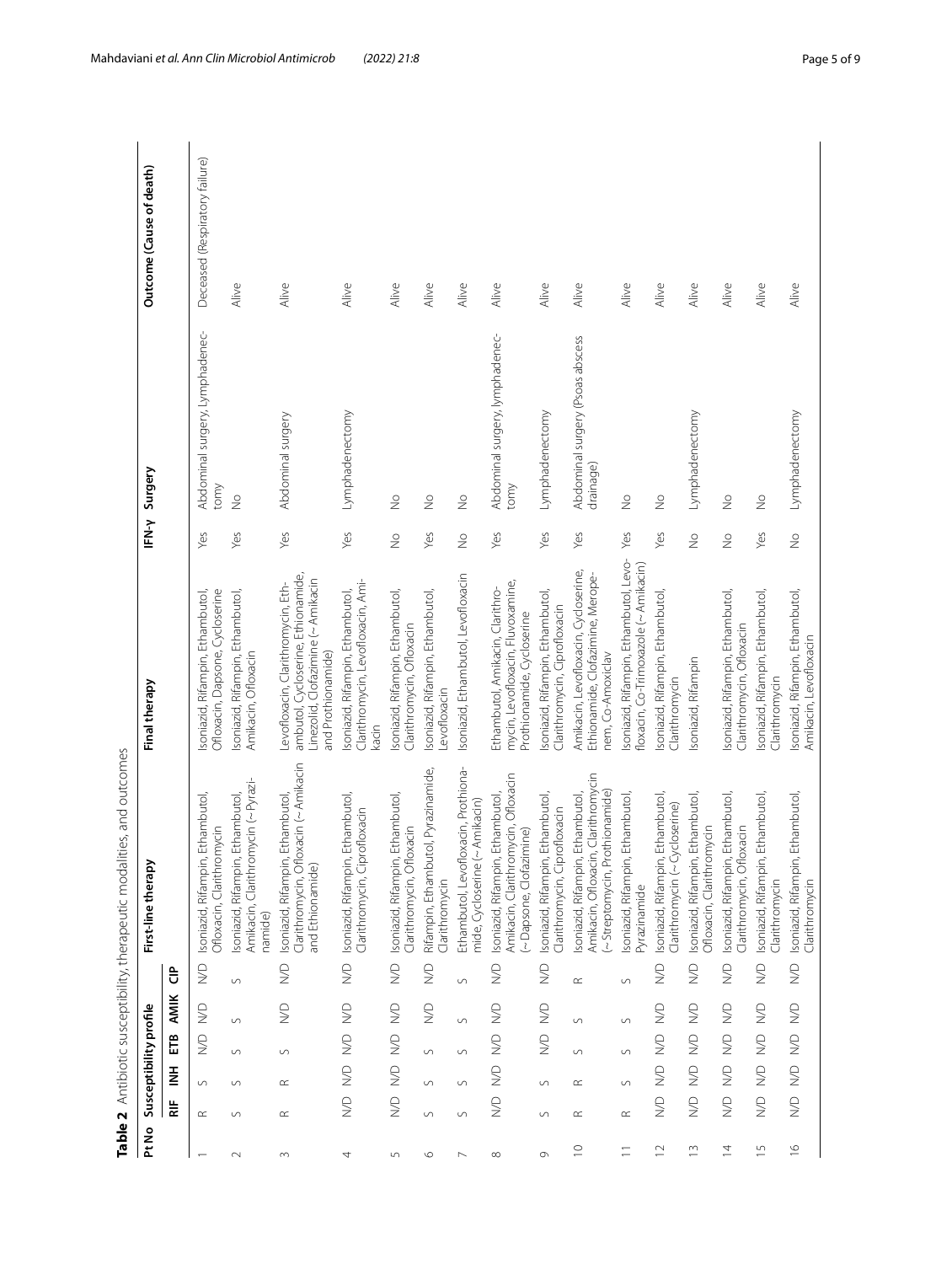|          |           |           | Pt No Susceptibility profile             | First-line therapy                                                                                                                 | Final therapy                                                                                                       |               | IFN-y Surgery                           | Outcome (Cause of death)        |
|----------|-----------|-----------|------------------------------------------|------------------------------------------------------------------------------------------------------------------------------------|---------------------------------------------------------------------------------------------------------------------|---------------|-----------------------------------------|---------------------------------|
|          | ₩         |           | INH ETB AMIK CIP                         |                                                                                                                                    |                                                                                                                     |               |                                         |                                 |
|          |           |           |                                          | (~ Meropenem,<br>floxacin, Amikacin<br>Linezolid)                                                                                  | Isoniazid, Rifampin, Ethambutol, Levo- Isoniazid, Rifampin, Ethambutol, Levo-Yes<br>floxacin, Amikacin, Cycloserine |               | Central vein catheterization            | Alive                           |
| $\infty$ | $\approx$ |           |                                          | Isoniazid, Rifampin, Ethambutol                                                                                                    | Rifampin, Levofloxacin, Cycloserine,<br>Isoniazid, Ethambutol, Linezolid                                            | $\frac{1}{2}$ | Lymphadenectomy                         | Alive                           |
| $\circ$  |           |           | ND ND ND ND                              | N/D Isoniazid, Rifampin, Ethambutol<br>Clarithromycin, Levofloxacin                                                                | Isoniazid, Rifampin, Ethambutol,<br>Clarithromycin, Levofloxacin                                                    | Yes           | $\frac{1}{2}$                           | Alive                           |
|          | $\approx$ | $\approx$ |                                          | Isoniazid, Ethambutol, Amikacin,<br>evofloxacin                                                                                    | Isoniazid, Ethambutol, Amikacin,<br>Levofloxacin                                                                    | Yes           | Abdominal surgery, Lymphadenec-<br>tomy | Alive                           |
|          |           |           | N/D N/D N/D N/D                          | N/D Isoniazid, Rifampin, Ethambutol                                                                                                | Rifampin, Isoniazid, Ethambutol                                                                                     | $\frac{1}{2}$ | $\frac{1}{2}$                           | Alive                           |
|          |           |           |                                          | Isoniazid, Rifampin, Ethambutol,<br>Ciprofloxacin                                                                                  | Rifampin, Isoniazid, Ethambutol,<br>evofloxacin, Amikacin                                                           | $\frac{1}{2}$ | $\frac{1}{2}$                           | Alive                           |
|          |           |           | $\supseteq$                              | N/D Isoniazid, Rifampin, Ethambutol,<br>evofloxacin                                                                                | Isoniazid, Rifampin                                                                                                 | $\frac{1}{2}$ | Lymphadenectomy                         | Alive                           |
| 24       |           |           | $\frac{1}{2}$                            | N/D Rifampin, Isoniazid, Levofloxacin,<br>Amikacin                                                                                 | Rifampin, Isoniazid, Levofloxacin,<br>Amikacin                                                                      | $\frac{1}{2}$ | Abdominal surgery, Lymphadenec-<br>tomy | Deceased (Severe BCG infection) |
|          |           |           | ~ Used for a short time and discontinued | AMIK; amikacin, CIP; ciprofloxacin, ETB; ethambutol, N/D; not determined, INH; isoniazid, RIF; rifampin, S; sensible, R; resistant |                                                                                                                     |               |                                         |                                 |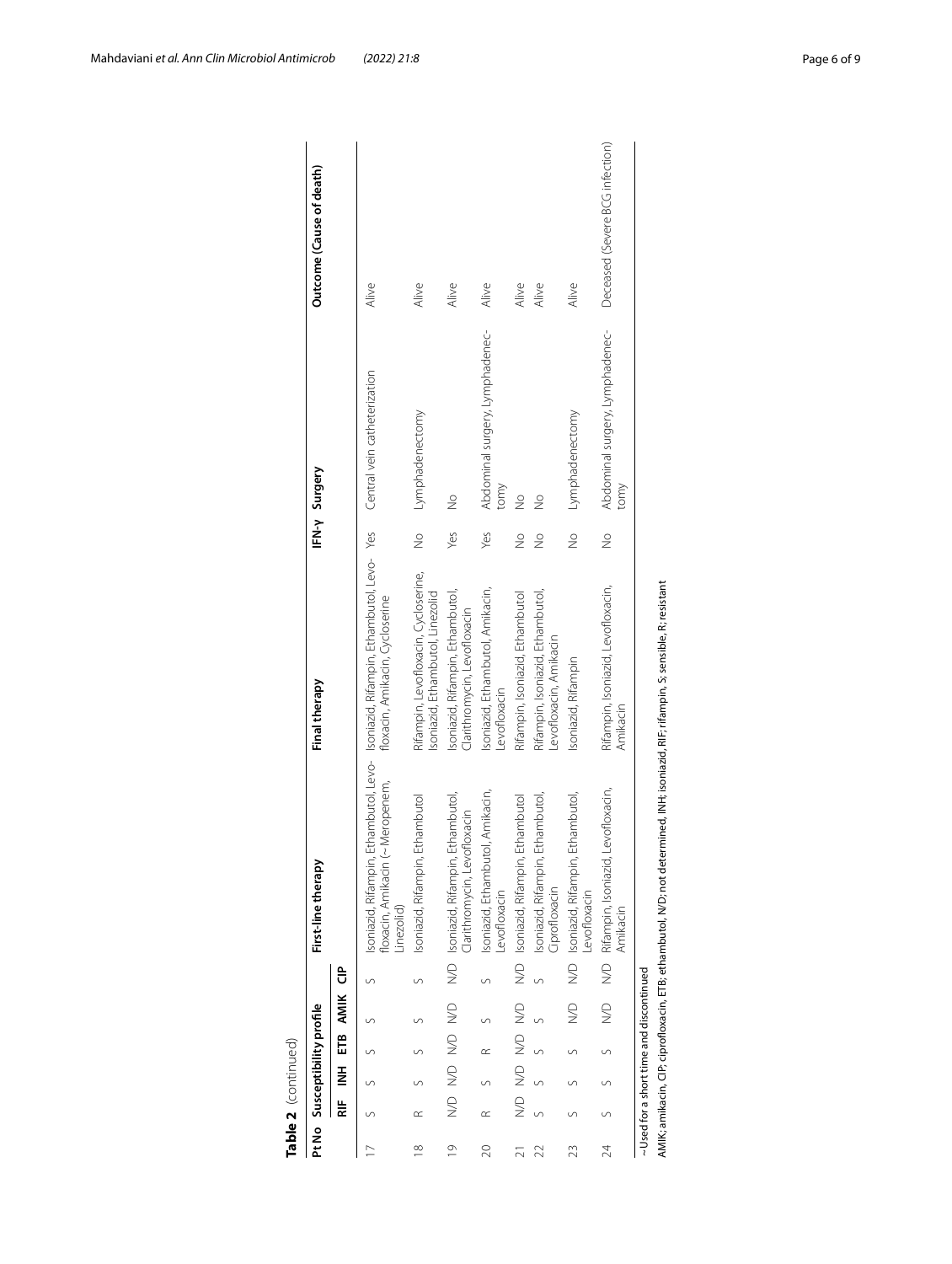linezolid together with IFN-γ and achieved stable clinical condition. Another patient with BCG vaccine complication, multiple episodes of lymph node enlargement and candidiasis, was found to have *M. bovis*-BCG resistant to isoniazid and rifampin. She fnally received amikacin, rifampin, moxifoxacin, cycloserine, ethambutol, clarithromycin, and IFN- $\gamma$  and gradually improved [\[23](#page-8-13)]. Due to the insufficient experimental evidence in the literature, individualized treatment decisions should be made on a case-by-case basis, as the cases are not comparable regarding the underlying etiology of BCG disease, severity of disease, and resistance pattern of the pathogens.

On the contrary, some studies reported patients with other IEIs diferent from MSMD who were prescribed fuoroquinolones together with frst-line anti-mycobacterial agents but did not show signifcant improvement [[24,](#page-8-7) [25\]](#page-8-14). An Iranian patient with a history of post-vaccine lymphadenitis, presented with thoracic abscess, abdominal ascites, splenomegaly, and abdominal lymphadenopathies. He was found to have positive gastric washing (GW) test for mycobacteria and abnormal LTT for BCG. Symptoms recurred after administration of anti-mycobacterial regimen, therefore, levofloxacin and IFN-γ were added. However, he later developed rifampinresistant brain TB abscess and eventually diagnosed with IL-12Rβ1 deficiency  $[24]$  $[24]$ . In another study  $[25]$ , 10 immunocompromised patients (5 MSMD, 4 SCID and one HIV patients) with disseminated BCG disease used moxifoxacin mostly with ethambutol and clarithromycin. Although most patients (80%) survived, this regimen did not alter the clinical condition in the majority (60%). As a conclusion, for the treatment of BCG-osis particularly in patients with immunodefciency background, the timely selection of appropriate antibiotics can be life-saving and further studies are required to confrm our preliminary fndings.

In communities with a high burden of tuberculosis, early diagnosis and treatment of patients with MSMD and other TB-related IEIs seem to be another challenge as most of the cases may be overlooked by the high rates of TB epidemics and patients may be in need of multiple courses of anti-TB drugs. In a recent multicenter study on 55 Indian patients with various forms of MSMD, almost 15% of patients required two or more courses of anti-TB medications, and patients with MDR TB required additional second-line drugs for a longer duration [[26](#page-8-15)]. Furthermore, most of the endemic countries lack or have limited resources to apply next-generation sequencing in patients suspected to have defects in the IL-12-IFN-γ pathway. Recently, van Coller et al. have suggested the implementation of functional immunoassays in patients with suspected IEIs relating to mycobacterial susceptibility, particularly in TB endemic regions [[27\]](#page-8-16). In addition, some of the patients with BCGosis are later turn out to be SCID and other IEIs susceptible to fungal infections. To build an efective anti-TB regimen in such patients, probable drug interactions with azole antifungals should be addressed and second-line anti-TB medications can be used interchangeably [\[28](#page-8-17)].

More than half of the study population (58.3%) received subcutaneous IFN-γ together with the anti-mycobacterial regimen. However, they did not receive it regularly and we could not assess its efficacy. Adjuvant IFN- $\gamma$  therapy can restore macrophage function and provide better control of BCG-osis in patients with CGD and MSMD [[29\]](#page-8-18), which seems to particularly improve the prognosis for patients with IL-12Rβ1 deficiency  $[30]$ . However, it is inefective in the absence of functional surface receptors observed in autosomal recessive complete IFN-γR1 and IFN-γR2 deficiency  $[14]$  $[14]$ .

For patients with partial IFN-γR deficiency after the resolution of the acute infection, lifelong administration of azithromycin can prevent the recurrence of infections. Nonetheless, in patients with *IL12B* mutations with milder phenotype, the need for a prophylactic antibiotic is debated [[31\]](#page-8-20) and may be restored for those with recurrent *Salmonella* infection. Currently, there is no consensus on the utility of prophylactic antibiotics. However, it is suggested in patients with IL-12Rβ1 or IL-12p40 defciency due to their high mortality and few other management options [[32](#page-8-21)].

This study has several limitations, including retrospective design and the small number of clinically heterogeneous patients followed for almost a decade. Further prospective studies with a large study population and control group, among diferent categories of patients with inborn errors of immunity are required to develop comprehensive guidance for BCG disease which includes information on predispositions and recommended testing strategies.

Although we reported therapeutic protocols for the management of BCG-osis used in patients with MSMD, they can also be applied to other immunodefciency backgrounds as well.

#### **Conclusion**

The mainstay of treatment in BCG-osis is anti-mycobacterial agents and it should not be delayed until the genetic results of suspected underlying immunodefciency become available. In patients with BCG-osis and underlying MSMD, the combination of antibiotics needs to be optimized (e.g., by microbiological studies of causative microorganisms at the early stage of the disease) to prevent upcoming side efects and toxicity, as most of them require prolonged administration of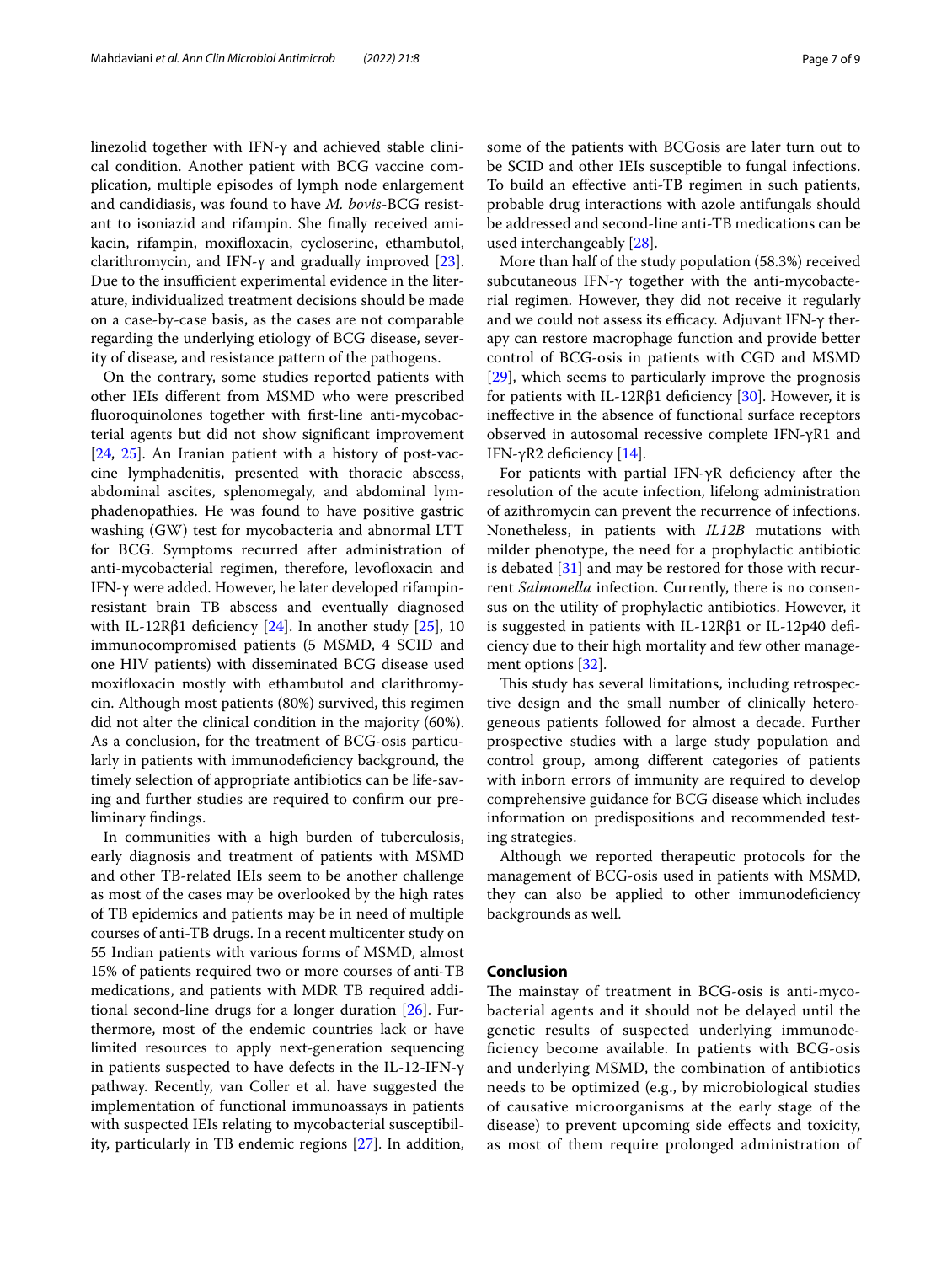anti-TB medications probably even in periods of disease remission. In this regard, as with patients in this study, the early instigation of second-line anti-mycobacterial agents may be clinically benefcial and result in favorable outcomes.

#### **Abbreviations**

AR: Autosomal recessive; BCG: Bacillus-Calmette Guérin; CGD: Chronic granulomatous disease; CRP: C-reactive protein; ESR: Erythrocyte sedimentation rate; HIV: Human immunodefciency virus; HSCT: Hematopoietic stem cell transplantation; IEI: Inborn error of immunity; IQR: Interquartile range; LTT: Lymphocyte transformation test; MDR TB: Multi-drug resistant tuberculosis; MSMD: Mendelian susceptibility to mycobacterial disease; NBT: Nitro-blue tetrazolium; PPD: Purifed protein derivative; rIFN-γ: Recombinant interferongamma; SCID: Severe combined immunodefciency; TB: Tuberculosis; WES: Whole-exome sequencing.

#### **Supplementary Information**

The online version contains supplementary material available at [https://doi.](https://doi.org/10.1186/s12941-022-00500-y) [org/10.1186/s12941-022-00500-y.](https://doi.org/10.1186/s12941-022-00500-y)

**Additional fle 1.** Details of immunologic fndings.

**Additional fle 2.** Summaries of patients' clinical history.

#### **Acknowledgements**

We thank patients and their families for their participation in this study.

#### **Authors' contributions**

SAM and MJ contributed to the conceptualization, supervision, and writing of the original draft; Data collection and analysis were performed by MJ, MF, MM, PT, AM, PF, ZD, and NP; JLC, JB, DM, and AAV reviewed and edited the fnal manuscript. All authors read and approved the fnal manuscript.

#### **Funding**

This research was supported in part by a grant from the National Institute of Allergy and Infectious Diseases Grant Numbers 5R01AI089970-02, 5R37AI095983 the National Center for Research Resources and the National Center for Advancing Sciences of the National Institutes of Health Grant Number 8UL1TR000043, The Rockefeller University, the St. Giles Foundation, Institut National de la Santé et de la Recherche Médicale (INSERM), University of Paris, the Integrative Biology of Emerging Infectious Diseases Laboratory of Excellence (ANR-10-LABX-62-IBEID), the French Foundation for Medical Research (FRM) (EQU201903007798); the SCOR Corporate Foundation for Science; and the French National Research Agency (ANR) under the "Investments for the future" (Grand Number ANR-10-IAHU-01) and GENMSMD (ANR-16-CE17.0005–01, to JB).

#### **Availability of data and materials**

All data generated or analyzed during this study are included in this published article [and its additional fles].

#### **Declarations**

#### **Ethics approval and consent to participate**

The present study was conducted according to the principles expressed in the Helsinki Declaration and ethical standards of the National Research Institute of Tuberculosis and Lung Diseases (NRITLD) committee (IR.SBMU.NRITLD. REC.1399.170). The informed consents for participation in this study were obtained from all patients and/or their parents.

#### **Consent for publication**

The informed consents for the publication were obtained from all patients and/or their parents.

#### **Competing interests**

The authors declare that they have no confict of interest.

#### **Author details**

<sup>1</sup> Pediatric Respiratory Diseases Research Center, National Research Institute of Tuberculosis and Lung Diseases (NRITLD), Shahid Beheshti University of Medical Sciences, Tehran, Iran. <sup>2</sup> Pediatric Nephrology Research Center, Research Institute for Children's Health, Shahid Beheshti University of Medical Sciences, Tehran, Iran. <sup>3</sup> Pediatric Infections Research Center, Research Institute for Children's Health, Shahid Beheshti University of Medical Sciences, Tehran, Iran. <sup>4</sup> Clinical Tuberculosis and Epidemiology Research Centre, National Research Institute of Tuberculosis and Lung Diseases (NRITLD), Shahid Beheshti University of Medical Sciences, Tehran, Iran. <sup>5</sup>Mycobacteriology Research Centre (MRC), National Research Institute of Tuberculosis and Lung Diseases (NRITLD), Shahid Beheshti University of Medical Sciences, Tehran, Iran. 6 <sup>6</sup> Division of Allergy and Clinical Immunology, Department of Pediatrics, Tehran University of Medical Sciences, Tehran, Iran. <sup>7</sup> Laboratory of Human Genetics of Infectious Diseases, Necker Branch, UMR 1163, Necker Hospital for Sick Children, INSERM, University of Paris, Imagine Institute, 75015 Paris, EU, France. 8 <sup>8</sup>St. Giles Laboratory of Human Genetics of Infectious Diseases, Rockefeller Branch, The Rockefeller University, New York, NY, USA. <sup>9</sup> Howard Hughes Medical Institute, New York, NY, USA. <sup>10</sup>Center for the Study of Primary Immunodeficiencies, Necker Hospital for Sick Children, AP‑HP Paris, EU, France.

## Received: 22 April 2021 Accepted: 23 February 2022

#### **References**

- <span id="page-7-0"></span>1. Farajnia S, Ansarin K, Sahebi L. Efectiveness of bacillus Calmette-Guerin vaccination history on pulmonary tuberculosis symptoms. J Clin Tubercul Other Mycob Dis. 2019;17:100126.
- <span id="page-7-1"></span>2. Mostaan S, Yazdanpanah B, Moukhah R, Hozouri HR, Rostami M, Khorashadizadeh M, et al. Adverse efects of BCG vaccine 1173 P2 in Iran: A meta-analysis. Adv Biomed Res. 2016;5:99.
- <span id="page-7-2"></span>3. Bustamante J. Mendelian susceptibility to mycobacterial disease: recent discoveries. Hum Genet. 2020;139(6–7):993–1000.
- <span id="page-7-8"></span>4. Bustamante J, Boisson-Dupuis S, Abel L, Casanova JL. Mendelian susceptibility to mycobacterial disease: genetic, immunological, and clinical features of inborn errors of IFN-γ immunity. Semin Immunol. 2014;26(6):454–70.
- 5. Yang R, Mele F, Worley L, Langlais D, Rosain J, Benhsaien I, et al. Human T-bet governs innate and innate-like adaptive IFN-γ immunity against mycobacteria. bioRxiv. 2020:2020.08.31.274589.
- <span id="page-7-3"></span>6. Kerner G, Rosain J, Guérin A, Al-Khabaz A, Oleaga-Quintas C, Rapaport F, et al. Inherited human IFN-γ defciency underlies mycobacterial disease. J Clin Investig. 2020;130(6):3158–71.
- <span id="page-7-4"></span>7. Kourime M, Akpalu ENK, Ouair H, Jeddane L, Benhsaien I, Ailal F, et al. Bécégites de l'enfant: diagnostic, classification et exploration. Arch Pédiatrie. 2016;23(7):754–9.
- <span id="page-7-5"></span>8. Ritz N, Tebruegge M, Connell TG, Sievers A, Robins-Browne R, Curtis N. Susceptibility of *Mycobacterium bovis* BCG vaccine strains to antituberculous antibiotics. Antimicrob Agents Chemother. 2009;53(1):316–8.
- <span id="page-7-6"></span>9. Conti F, Lugo-Reyes SO, Blancas Galicia L, He J, Aksu G, Borges de Oliveira E, et al. Mycobacterial disease in patients with chronic granulomatous disease: a retrospective analysis of 71 cases. J Allergy Clin Immunol. 2016;138(1):241–8.
- <span id="page-7-7"></span>10. Blancas-Galicia L, Santos-Chávez E, Deswarte C, Mignac Q, Medina-Vera I, León-Lara X, et al. Genetic, immunological, and clinical features of the frst mexican cohort of patients with chronic granulomatous disease. J Clin Immunol. 2020;40(3):475–93.
- <span id="page-7-9"></span>11. Tovo PA, Garazzino S, Saglio F, Scolfaro C, Bustamante J, Badolato R, et al. Successful hematopoietic stem cell transplantation in a patient with complete IFN-γ receptor 2 defciency: a case report and literature review. J Clin Immunol. 2020;40(8):1191–5.
- <span id="page-7-10"></span>12. Patel S, Uppuluri R, Vellaichamy V, Ravichandran N, Melarcode K, Raj R. Mendelian susceptibility to mycobacterial disease-Challenges in hematopoietic stem cell transplantation. Pediatr Blood Cancer. 2020;67(5):e28187.